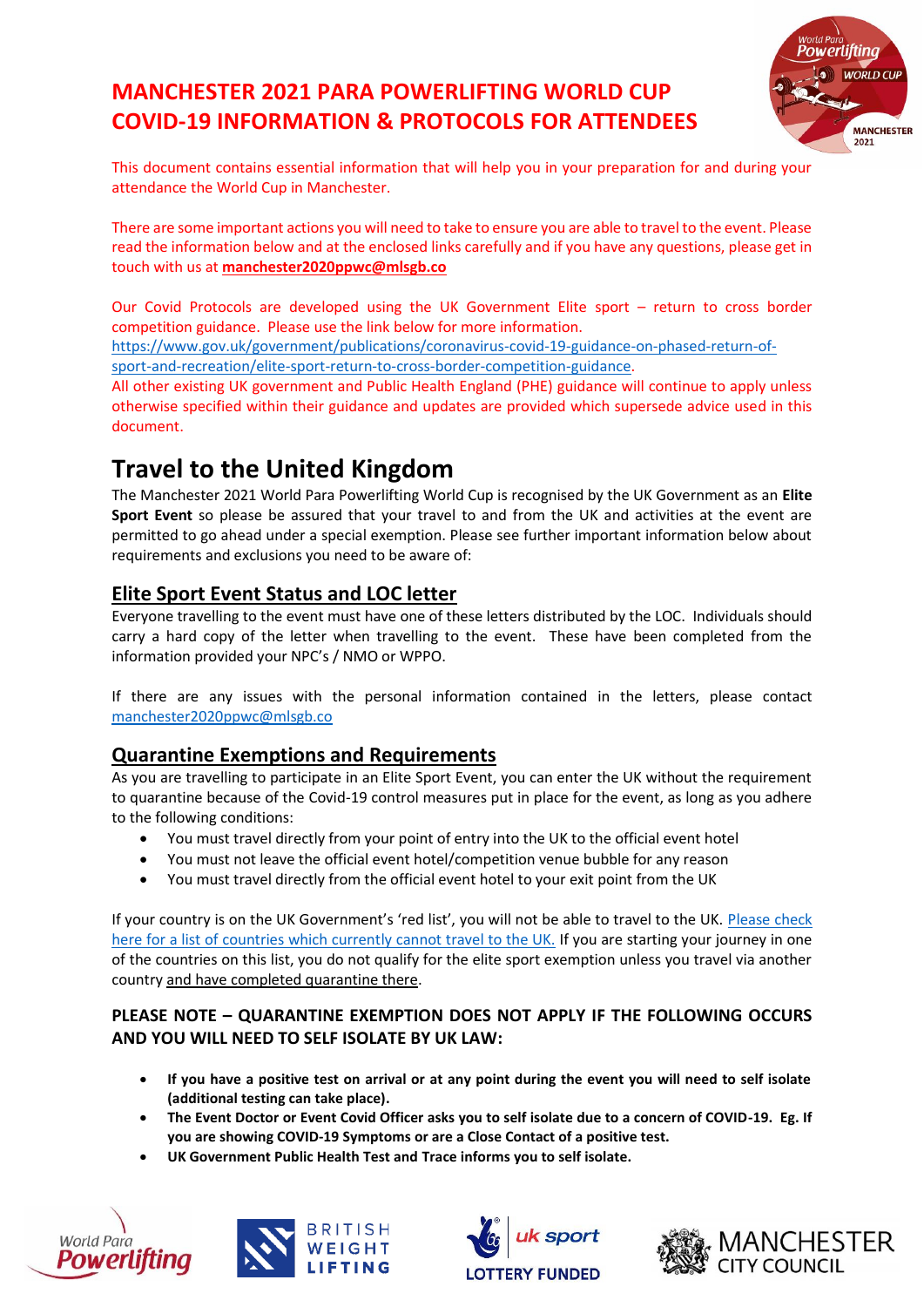

### **Covid-19 Testing: Travel and Arrival into the UK**

When you arrive in the UK you must provide evidence of a negative PCR Covid-19 test, taken in the 72 hours before the service on which you will arrive in England departs. You must take a test even if you have had the Covid-19 vaccine.

You will require evidence of your negative test result for your Passenger Locator Form (see below) and upon arrival at the official event hotel. The results of the test must be in English, French or Spanish.

Please make sure you review and understand the UK Government advice for travelling to the UK and Covid-19 testing requirements, which you can find here: <https://www.gov.uk/uk-border-control/before-you-leave-for-the-uk>

<https://www.gov.uk/guidance/coronavirus-covid-19-testing-for-people-travelling-to-england>

#### **Passenger Locator Form**

You must also complete an online **Passenger Locator Form** before you arrive in the UK. You can submit the form any time in the 48 hours before you arrive. The LOC will provide you with information relating to the event's Elite Sport Event status, which you will need to complete the form.

You can complete the Passenger Locator Form online here: <https://www.gov.uk/provide-journey-contact-details-before-travel-uk>

In order to help complete the Passenger Locator Form when asked please select "no" to self-isolation and "no" to testing.

#### **Travel Bans or Flight Cancellations**

If you are unable to travel to the event due to a travel ban imposed by your government or the UK and/or if you are unable to travel to the UK because there are no flights, please contact the LOC immediately a[t manchester2020ppwc@mlsgb.co](mailto:manchester2020ppwc@mlsgb.co) and we will assist you in obtaining a refund.

Please be aware that there are government sanctions in place for anyone travelling to the UK who does not follow the rules.

# **Extended Stay Costs due to Enforced Self Isolation at the Event Hotel**

As outlined in all Event Webinars your NPC is required to provide the event hotel with a credit card to cover any additional expenses linked to extended stays due to COVID-19. You will be required to submit a completed Radisson Blu 3<sup>rd</sup> Party Form prior to check in.

## **Accreditation**

Event Accreditation will only be distributed once we receive your Negative COVID-19 Test result.

You will have to wear your accreditation at all time except when competing or training.

If you are seen without your accreditation on this will be an infringement of the Covid-19 rules at the event and you may be subject to sanctions.







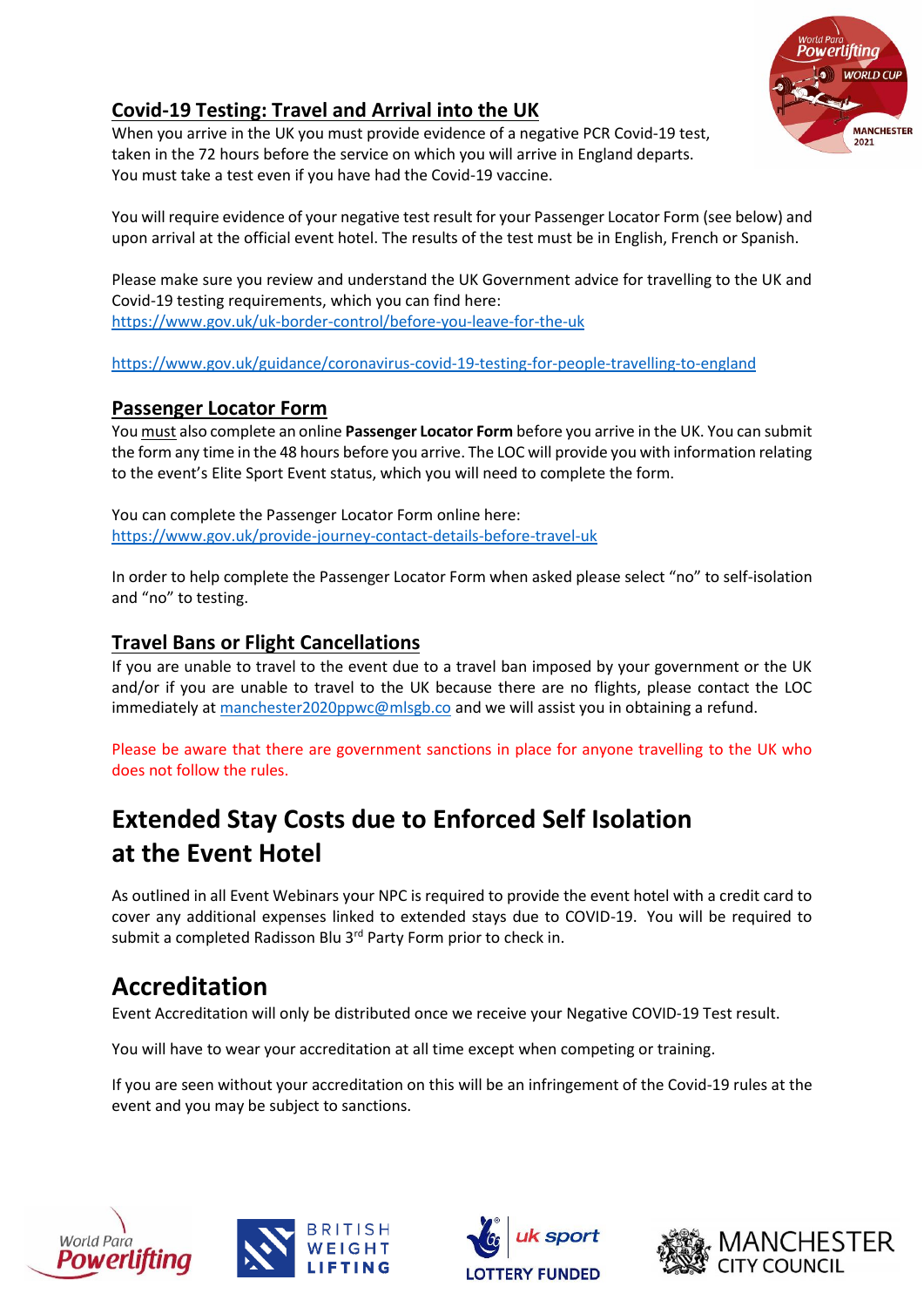# **Covid-19 Safety at the Competition**



The welfare of teams, officials and the event workforce is our highest priority, so the organising committee is working extremely hard to ensure the event is as safe and secure as possible.

Further information about the Covid-19 management planning for the event can be found below:

#### **Testing and Screening**

Upon arrival at Manchester 2020 you will be required to take a PCR Test. You will need to return a negative test result in order to enter the "Event Bubble". **If you return a positive Covid-19 test after arriving in the UK, you will be required to self-isolate for 10 days as per the UK government law**

A second Covid-19 test (Lateral Flow Test) will be carried out on Day 3 of competition.

The costs of both tests (PCR Test upon arrival and Lateral Flow Test on Day 3 of competition) will be the responsibility of the Local Organising Committee.

Temperature checks and other symptom-management processes will also be used throughout the event, both in the hotel and the competition venue. Anyone displaying symptoms will be referred to the event COVID medical officer, who will make an assessment on whether a COVID-19 test is required. Again, if you test positive you will be required to self isolate for 10 days under UK law.

**If at any time you experience symptoms of COVID-19 you should isolate in your room and contact the event COVID officer on 07497 939663, who will organise a COVID-19 test for you.**

#### **Transport to the Competition Venue**

All travel will be on private coaches with social distancing in place during travel, and detailed cleaning protocols between trips.

You will only be permitted to leave the hotel to travel to the competition venue on the day you are competing, and you must not leave the hotel grounds for any other reason during your stay.

Only athletes competing in the session and one other person (e.g. coach) will be allowed to travel on the transport to the venue.

#### **Social Distancing and PPE**

Social distancing (2 metres) must be adhered to throughout the event, apart from in specific areas where it is not possible to maintain a 2-metre distance such as training, warm-up and competition.

Personal Protective Equipment (PPE) will be in use throughout the event. Every attendee will be given a face covering and must wear it all times unless they have evidence of a medical reason not to. Athletes do not have to wear a face covering when they are competing.

#### **Minimise Interaction**

- Keep 2 Metres Apart
- Avoid Physical Contact
- Maximum 2 People per Elevator at the Hotel.
- Avoid Visiting Other Hotel Rooms







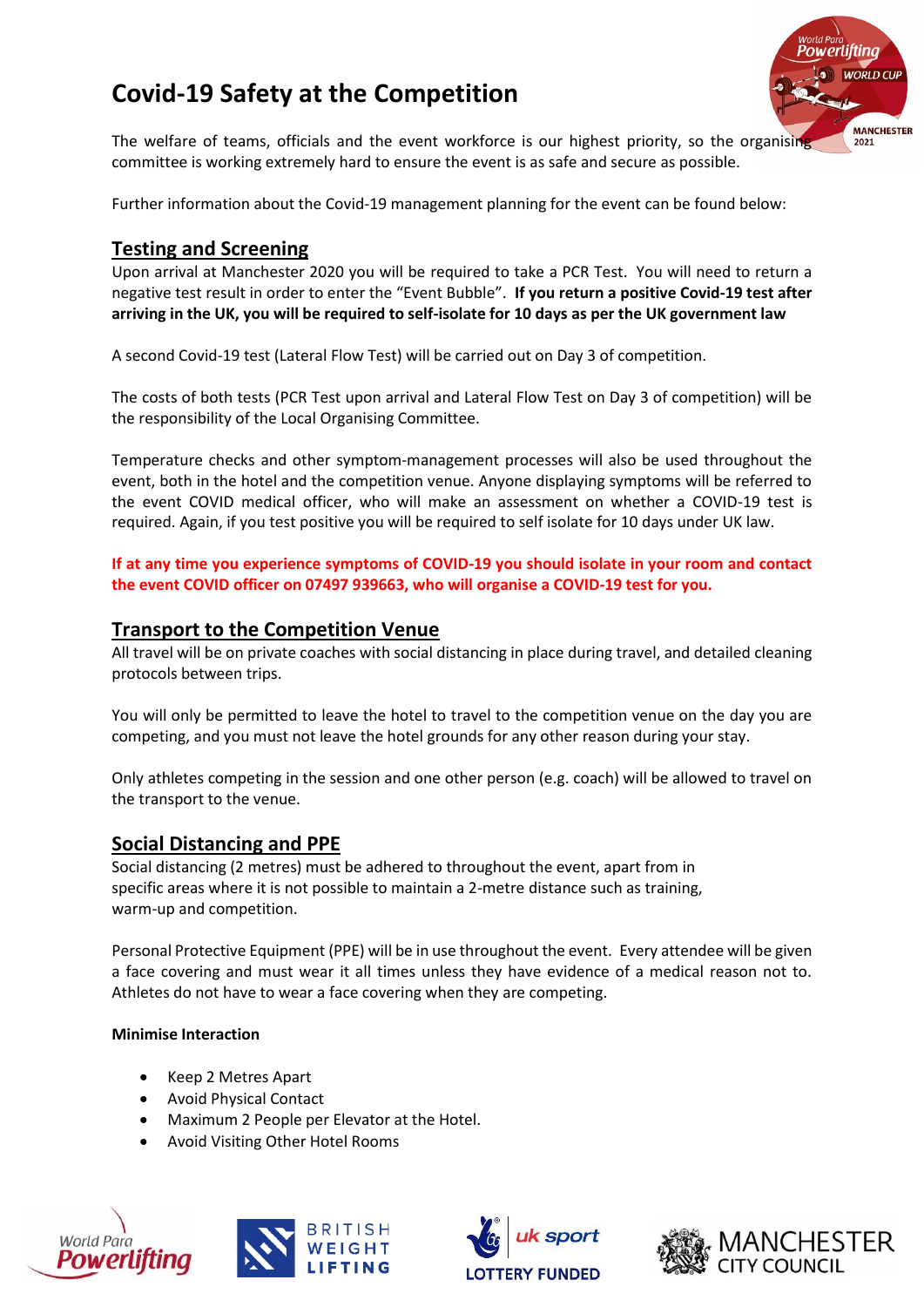#### **Think Hygiene**



- Regularly Wash hands / Use Sanitiser supplied throughout the venues.
- Wear a face Covering in Public Areas
- Cough/Sneeze into your Mask, Sleeve or Tissue

#### **Catering**

On arrival your Evening Meal & Breakfast the following morning will be delivered to your room. **Once you receive a negative Covid-19 Test result, you will be allowed to leave your room and meals can be collected from Floor 1 at the hotel. All meals must be eaten in your hotel room**.

#### **Code of Conduct**

A Code of Conduct for teams, officials and event staff is in place at this event. The Code of Conduct will be strictly monitored and no accreditation will be issued without agreeing to it in advance.

#### **Spectators**

There will be no spectators at the Manchester 2021 Para Powerlifting World Cup, with the competition taking place behind closed doors. There will be strict controls in place regarding who can access the competition venue. Athletes and coaches will only be able to attend the competition venue for taking part in their weight category.

### **Leaving the UK**

If you require a negative Covid-19 PCR test to return to your home country you can book and pay for this through the link below.

<https://travel.livingcare.co.uk/appointment/world-para-powerlifting-world-cup-2021-pcr-swab-test/>

The cost of this test is £95 per person

### **The deadline for booking return PCR tests is Thursday 25th March.**

This test will be carried at the Radisson Blu on Saturday 27<sup>th</sup> March. The LOC will inform you of your allocated timeslots when you are in Manchester.

The Manchester 2021 Para Powerlifting World Cup will be very different to the competition you attended in February 2020 but we hope you understand that these measures are essential for us to be able to stage a safe event for everyone involved.

#### **We thank you for your support in helping to make this competition safe and enjoyable for everyone attending.**

If you have any questions about the event, please contact the LOC by emailing **[manchester2020ppwc@mlsgb.co](mailto:manchester2020ppwc@mlsgb.co)**

Best wishes,

**Manchester 2021 Para Powerlifting World Cup Local Organising Committee**







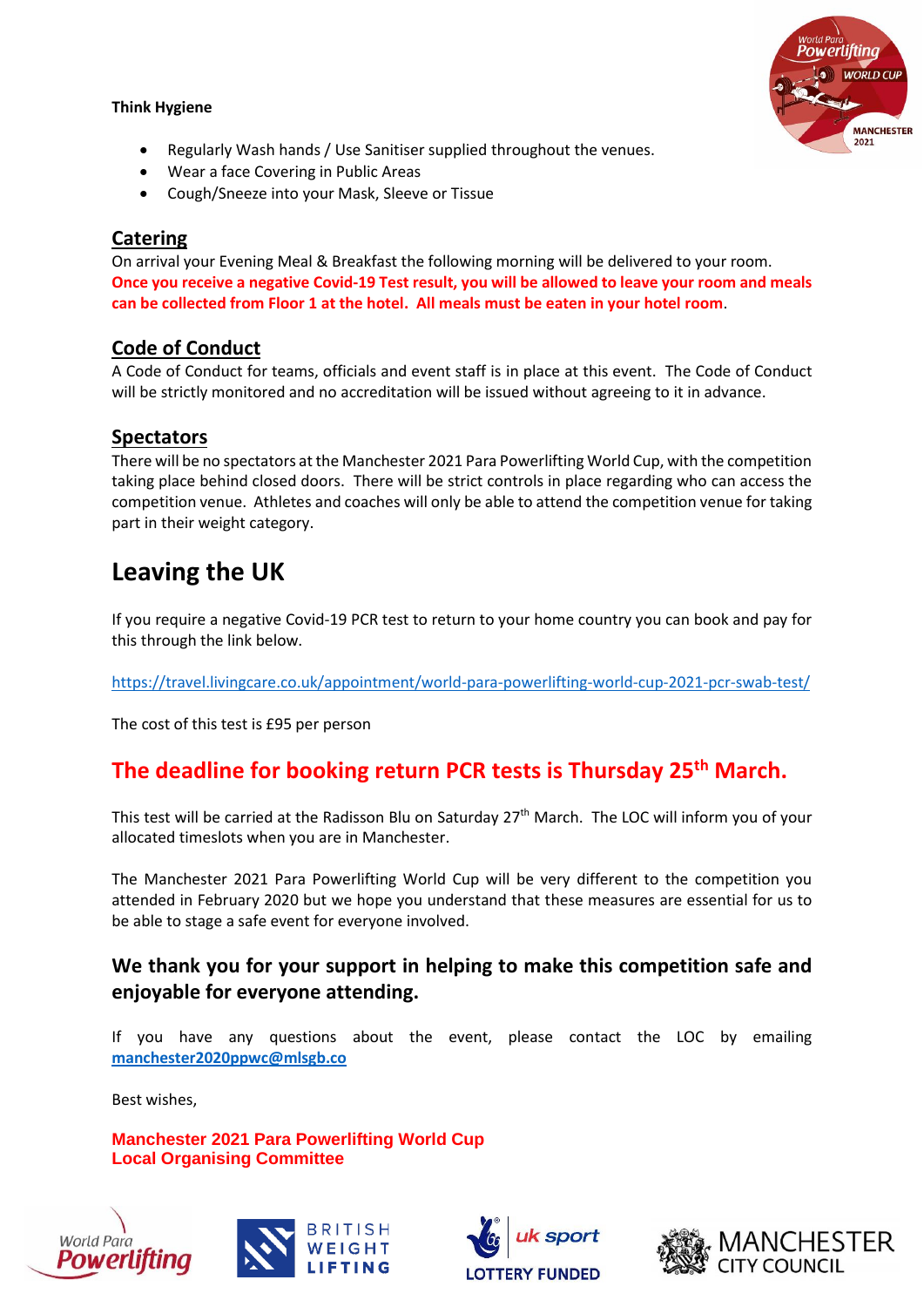